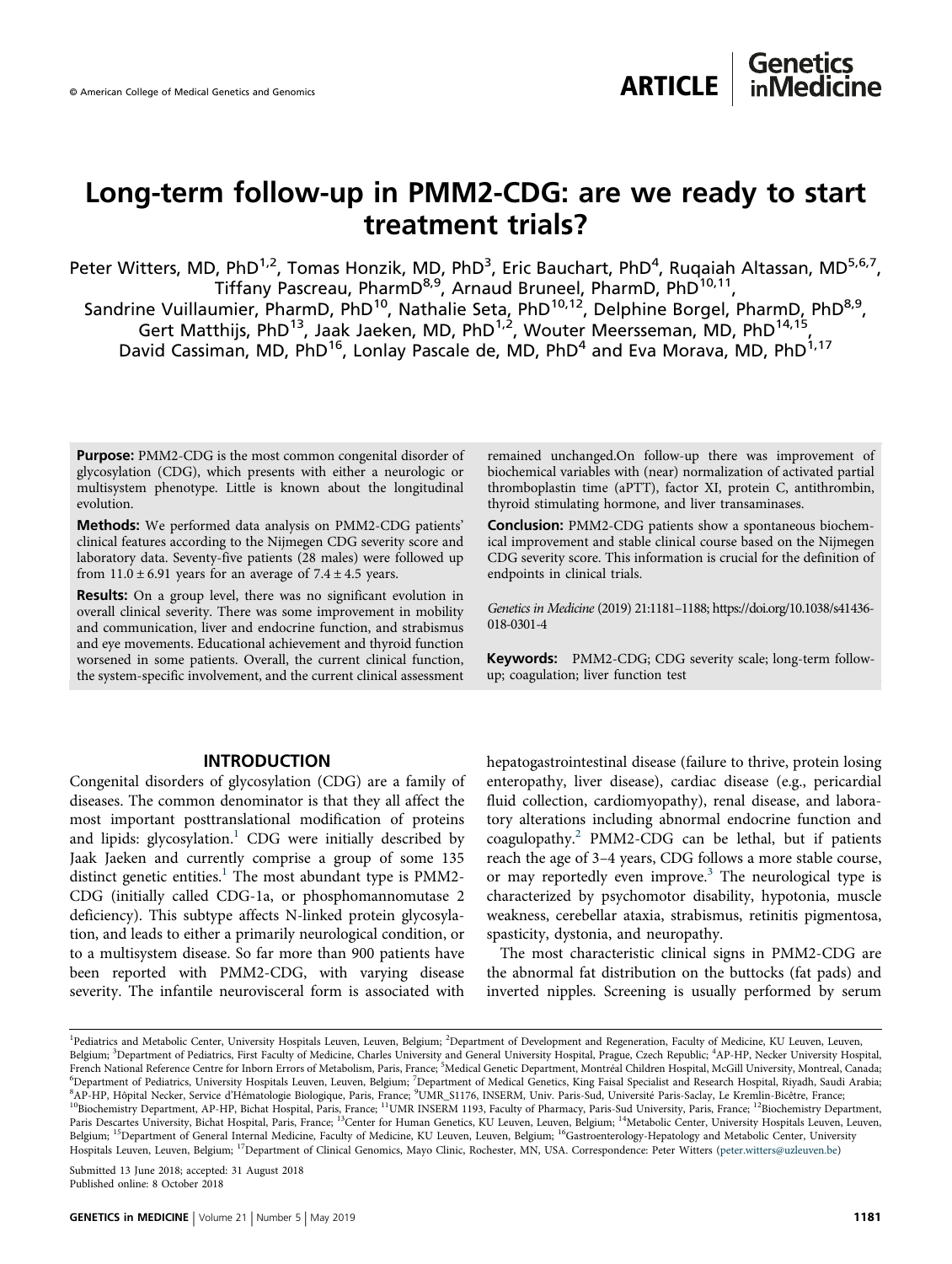sialotransferrin isoelectric focusing/capillary electrophoresis, or by mass spectrometry, which typically display a so-called type 1 pattern (decreased tetrasialo- and increased di- and asialo-transferrin).

Currently, there is no effective treatment for PMM2-CDG. In the past, trials with oral or intravenous mannose did not show any clinical benefit, $4,5$  in spite of the clear biochemical improvement in vitro in patients' fibroblasts.<sup>[4](#page-7-0),[6](#page-7-0)</sup> Upcoming clinical trials aim at chaperone therapy, liposomal or chemically camouflaged mannose-1-phosphate supplementation, antisense therapy using morpholino oligonucleotides, or inhibition of connecting pathways, as possible therapeutic approaches.'

Little is known about the long-term follow-up of CDG patients. Due to highly variable clinical manifestations and laboratory abnormalities, and even intrapersonal variability of laboratory results, it is not easy to make predictions on the outcome or natural history of an individual patient, or to define relevant endpoints for clinical trials. Quite recently natural history studies were initiated (clinicaltrials.gov identifier NCT03173300) to prepare for upcoming clinical trials.

As there is no formal guideline for follow-up of PMM2- CDG patients, data on patients are collected sporadically, and not well-structured. The purpose of the current study is to describe the long-term follow-up of a large cohort of CDG patients with emphasis on laboratory data and a validated clinical score, the CDG progression score.<sup>[8](#page-7-0)</sup>

#### MATERIALS AND METHODS

#### Patient selection

Through the EURO-CDG network, we collected patients from centers with larger PMM2-CDG patient populations. Patients were included from the Reference Center for Inherited Metabolic Disease, AP-HP, Necker-Enfants Malades Hospital, IMAGINE Institute affiliate, University Paris Descartes-Sorbonne Paris Cité, Paris, France; the Department of Pediatrics, First Faculty of Medicine, Charles University and General University Hospital, Prague, Czech Republic; and the Department of Pediatrics and Metabolic Center, University Hospitals Leuven, Leuven, Belgium. All patients had genetically confirmed PMM2-CDG.

#### Retrospective data collection

Current work was approved by the local ethics committee at University Hospitals Leuven, Leuven, Belgium. Data was collected in Excel files on demographic and biometric variables (age, gender, height, weight, head circumference). Information was retrieved on biochemical variables such as coagulation (international normalized ratio [INR], activated partial thromboplastin time (aPTT), factor IX, factor XI, antithrombin, protein C, protein S); hormones (insulin-like growth factor [IGF], IGF binding protein 3 [IGFBP3], thyroid stimulating hormone [TSH], free thyroxine [T4], adrenocorticotropic hormone [ACTH], cortisol, follicle-stimulating hormone [FSH], luteinizing hormone [LH]), glucose; cholesterol; high-density lipoprotein; triglycerides; aspartate and alanine transaminases (AST and ALT); creatine kinase; and lactate dehydrogenase.

The clinical characteristics and disease progression score of the patients were documented and followed by the Nijmegen CDG rating scale $8$  (Online supplement 1). Age-appropriate scales were used at different evaluation time points. This score collects information on (1) current function over the last 4 weeks (based on an interview with the patient or caregiver regarding vision, hearing, communication, feeding, mobility); (2) system-specific involvement (history in the last 6 months on seizures, encephalopathy, bleeding diathesis or coagulation defect; and gastrointestinal, endocrine, respiratory, cardiovascular, renal, liver function, and blood anomalies); and (3) current clinical assessment as per clinical examination (growth, development, vision, strabismus, and eye movement; myopathy, ataxia, pyramidal and extrapyramidal symptoms, and neuropathy). Higher scores are associated with worse clinical state.[8](#page-7-0) Treatments with medication like anticoagulation therapy or supplementation with levothyroxine were recorded.

#### **Statistics**

SPSS 22 for windows (SPSS Inc., Chicago, IL, USA) and R version 3.4.3 were used for statistical analysis. All results were expressed as means ± standard deviation. For differences between repeated measurements in the same individual the Wilcoxon signed rank test was used. Correlations were performed using the Pearson correlation, double sided. A p value < 0.05 was considered statistically significant. Graphs were constructed using R.

A sample size of 34 patients was calculated to achieve a power of 80% and a level of significance of 5% (two-sided) for detecting a medium effect size of 0.5 between paired observations [\(http://statulator.com\)](http://statulator.com).

Due to the retrospective nature of this study, observations in patients with incomplete data were treated as not available for that specific graph, or descriptive or statistical analysis (pairwise exclusion). Every effort was made to collect a complete data set, including contacting local referring hospitals.

#### RESULTS

#### Patient cohort

We collected data on 75 patients with a mean age of  $11.02 \pm$ 6.91 years. There were 28 male and 47 female patients, most likely a chance finding as no difference is to be expected. On 61 patients longitudinal follow-up data were available. They were followed up for  $7.4 \pm 4.5$  years. Overall, there were 268 observations (mean of 2.85 observations per patient [range 1–9]). One patient died during the follow-up due to multiorgan failure and invasive aspergillosis at the age of 11.8 years.

There were two patients with homozygous pathogenic variants (L32R/L32R and, T231M/T231M; the remainder of the patients had compound heterozygous pathogenic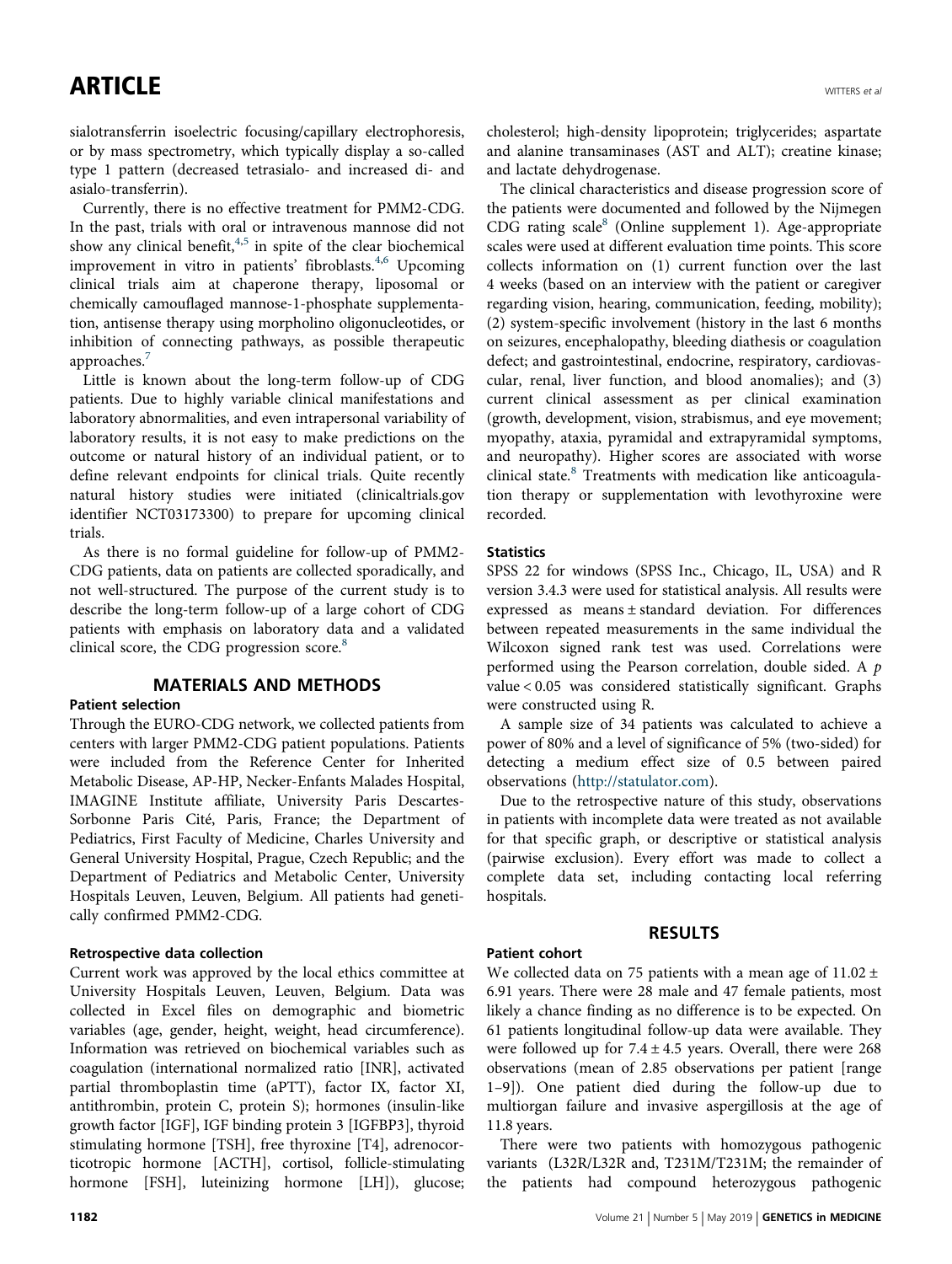### WITTERS et al.  $\blacksquare$



Fig. 1 Biometric charts: growth curves of PMM2-CDG patients. (a) Growth curve (cm for age) by gender. (b) Growth z-score. (c) Weight curve (kg for age) by gender. (d) Weight z-score. (e) Head circumference curve (cm for age) by gender. (f) Head circumference z-score. All data points represent individual measurements. Data collected from the same individual is connected by lines.

variants). The most frequently encountered pathogenic variants were R419H  $(n = 45)$ , P113L (14), F119L (10), E139K (9), C241S (7), and T237M (6). The most common compound heterozygous pathogenic variant was P113L/ R419H  $(n = 9)$ .

Patients who had feeding problems, gastrointestinal comorbidity, bleeding diathesis, coagulation abnormalities, anemia or cytopenia, endocrine abnormalities, respiratory issues, or cardiovascular, liver, renal problems, or growth delay, as evidenced by the Nijmegen CDG severity score, were considered to have a multisystem disease (i.e., neurovisceral form) and not the isolated neurological form of PMM2-CDG. Using this definition there were 68 (90.7%) patients with the neurovisceral form and 7 patients (9.3%) with the isolated neurological form. Moreover, there were 9 additional patients (12%) with the neurovisceral form that at some point during their follow-up had only neurological symptoms. This was due to the appearance ( $n = 3$ ), disappearance ( $n = 4$ ), or both ( $n =$ 2) of multisystem features such as renal, endocrine, and liver findings; cytopenia, coagulation disorders, or growth issues.

The patients with the neurologic form all had strabismus and global developmental delay (with continued developmental progress in 6/7) and most had ataxia (6/7). A seizure disorder was present in 4/7.

During the follow-up (totaling 449 patient years), there were 11 stroke-like episodes in 5 patients (1 per 70.8 years). Interestingly, there was 1 patient with 5 stroke-like episodes and 2 patients with 2 stroke-like episodes each. All these patients had the neurovisceral type of PMM2-CDG. They had normal prothrombin time, aPTT but decreased levels of factor IX, XI, and antithrombin (AT). Interestingly, 3 of these stroke-like episodes did also occur in adults (ages 21, 21, and 24 years).

There was a clear delay in growth (height z-score −1.21 ± 1.48), weight (weight z-score  $-1.62 \pm 1.71$ ) and head circumference  $(-1.10 \pm 1.58)$ . During follow-up there was no significant improvement in these findings. In fact, there was no catch-up growth but rather a deterioration to −2.02 ± 1.83,  $p < 0.001$  (see Fig. 1). There were no significant biometric differences (expressed as z-scores) between males and females.

#### Clinical evolution assessed by the CDG severity score

The initial values for the Nijmegen CDG severity score are shown in Table [1](#page-3-0). The CDG severity score can be found in the online supplement 1.

Regarding the current clinical function over the preceding 4 weeks (subscore 1, see online supplement 1), the median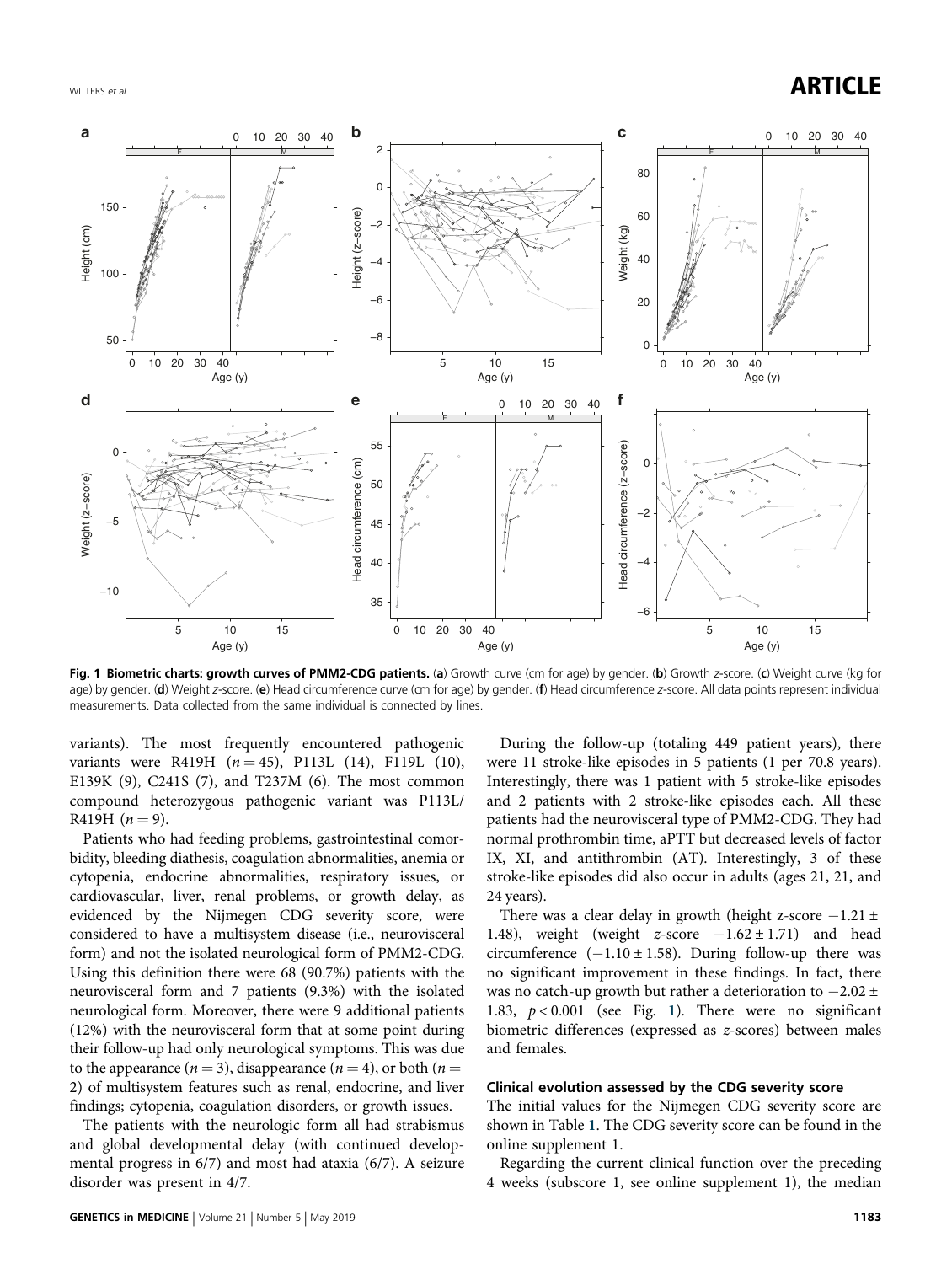#### <span id="page-3-0"></span>Table 1 Distribution of initial scores in %

| Current clinical function                               | 0        | 1        | 2              | 3              |
|---------------------------------------------------------|----------|----------|----------------|----------------|
| Vision $(n=68)$                                         | 47.1     | 36.8     | 11.8           | 4.4            |
| Hearing $(n = 71)$                                      | 88.7     | 7.0      | 2.8            | 1.4            |
| Communication ( $n = 73$ )                              | 27.4     | 32.9     | 20.5           | 19.2           |
| Feeding $(n = 72)$                                      | 65.3     | 25.0     | 5.6            | 4.2            |
| Self-care ( $n = 67$ )                                  | 20.4     | 26.9     | 14.9           | 37.3           |
| Mobility ( $n = 73$ )                                   | 5.5      | 11.0     | 23.3           | 60.3           |
| Educational achievements ( $n = 70$ )                   | 5.7      | 24.3     | 32.9           | 37.1           |
| System-specific involvement                             | 0        | 1        | 2              | 3              |
| Seizures ( $n = 75$ )                                   | 80.0     | 17.3     | 1.3            | 1.3            |
| Encephalopathy ( $n = 74$ )                             | 94.6     | 1.4      | 1.4            | 2.7            |
| Bleeding diathesis or coagulation defects<br>$(n = 70)$ | 48.6     | 49.3     | 2.9            | 4.3            |
| Gastrointestinal ( $n = 73$ )                           | 69.9     | 26.0     | 1.4            | 2.7            |
| Endocrine ( $n = 70$ )                                  | 58.6     | 22.9     | 18.6           | $\overline{0}$ |
| Respiratory ( $n = 72$ )                                | 100.0    | $\Omega$ | 0              | 0              |
| Cardiovascular ( $n = 74$ )                             | 89.2     | 4.1      | 5.4            | 1.4            |
| Renal $(n = 68)$                                        | 81.3     | 9.3      | 0              | 0              |
| Liver $(n=72)$                                          | 58.3     | 40.3     | 1.4            | $\mathbf{0}$   |
| Blood $(n = 70)$                                        | 82.9     | 15.7     | 0              | 1.4            |
| <b>Current clinical assessment</b>                      | $\bf{0}$ | 1        | $\overline{2}$ | 3              |
| Growth $(n = 71)$                                       | 33.8     | 54.9     | 4.2            | 7.0            |
| Development ( $n = 68$ )                                | 1.5      | $\Omega$ | 3.0            | $\overline{0}$ |
| Vision $(n = 64)$                                       | 50.0     | 31.1     | 14.1           | 4.7            |
| Strabismus and eye movement ( $n = 73$ )                | 6.8      | 54.8     | 37             | 1.4            |
| Myopathy $(n = 68)$                                     | 85.3     | 5.9      | 7.4            | 1.9            |
| Ataxia ( $n = 73$ )                                     | 2.7      | 21.9     | 35.6           | 39.7           |
| Pyramidal ( $n = 65$ )                                  | 81.5     | 16.9     | 0              | 1.5            |
| Extrapyramidal ( $n = 64$ )                             | 95.3     | 4.7      | $\mathbf{O}$   | 0              |
| Neuropathy ( $n = 70$ )                                 | 44.3     | 51.4     | 2.9            | 1.4            |

Distribution of the scores according to the Nijmegen CDG severity score. Each item is scored from 0 to 3 according to the current clinical function (based on patient and/or caregiver interview over the preceding 4 weeks), system-specific involvement (based on patient and/or caregiver interview and clinician's knowledge of the patient and clinical notes over the preceding 6 months), and the current clinical assessment (based on the clinical examination at the time of visit). Development is scored from 0 to 6.

A score of 0 indicates age-appropriate findings. The higher the score the more abnormal. For instance for vision the scoring is as follows  $(0 = \text{Normal: no par-}$ ental/patient concerns;

 $1 =$  Mild: inattention to small objects in visual field or parent concerned about abnormality of visual behavior;  $2 =$  Moderate: visual impairment not fully corrected with glasses or inattention to large objects in visual field;  $3 =$  Severe: not recognizing faces or registered blind or using additional visual aids. The complete scoring detail can be found in the online supplement 1.

patient had mild visual problems (such as inattention to small objects), normal hearing, impaired verbal communication, normal feeding, moderate self-care issues (requiring help with all age-appropriate tasks), severely impaired mobility (being wheelchair/carrier dependent), and moderately severe education achievement issues (attending special school or nursery) (see Table 1). The mean total of all elements of subscore 1 was  $8.63 \pm 3.99$  on a maximum of 21 (a higher score indicates a worse clinical state,  $n = 71$ ). During follow-up the vision, hearing, feeding and self-care showed neither improvement nor deterioration ( $p = NS$ ). (see spaghetti plots in online supplement 2). There was a decrease in score, indicating clinical improvement, in communication over time (from  $1.32 \pm 1.08$  to  $1.26 \pm 1.03$ ,  $p = 0.027$ , amelioration toward intelligible verbal communication) and mobility (from  $2.38 \pm$ 0.89 to  $2.28 \pm 0.92$ ,  $p = 0.007$ , evolution towards mobility, albeit age-inappropriate). Interestingly, three patients evolved from wheelchair dependency to ambulation with only difficulty in climbing stairs or walking uphill. There was an increase in educational score, indicating evolution from attending special school toward not attending school primarily due to illness (from  $2.01 \pm 0.93$  to  $2.22 \pm 0.81$ ,  $p = 0.002$ ).

Overall, the current function (subscore 1) did not change over time (8.77  $\pm$  4.[2](#page-4-0)2 at the end of follow-up,  $p = 0.45$ ) (see Fig. 2).

Regarding the system-specific involvement over the last 6 months (subscore 2, see online supplement 1) the most often encountered issues were bleeding diathesis or coagulation defects, mainly as laboratory abnormalities, without a need for therapy. Other frequently encountered abnormalities were mild constipation or unexplained vomiting or diarrhea (<1 week) and mildly impaired liver function tests, without evidence of hepatic failure (see Table 1). On follow-up the latter appeared to improve (score evolving from  $0.43 \pm 0.53$  to  $0.31 \pm 0.5$ ,  $p = 0.033$ ). All the other findings remained stable, except for a slight deterioration in endocrine score (from 0.60  $\pm$  0.79 to 0.82  $\pm$  0.833,  $p = 0.033$ ). There were no significant changes in the total subscore 2 over time (from  $2.73 \pm 2.52$  to  $3.29 \pm 2.89$  $3.29 \pm 2.89$  $3.29 \pm 2.89$ ,  $p = 0.44$ , NS) (see Fig. 2).

Regarding the current clinical assessment (subscore 3, see online supplement 1) the average patient had a mildly impaired growth (height or weight less than the 2nd centile but growing parallel to it), impaired development (global developmental disability with continued developmental progress), normal or mildly affected vision, intermittent strabismus, ptosis or impaired eye movement at extremities, no clinical neuropathy, moderate ataxia (gait abnormality requiring assistance or severe upper limb dysmetria, no pyramidal or extrapyramidal signs, with mild neuropathy [only areflexia]) (see Table 1). The mean scores were  $11.17 \pm$ 3.60 out of a maximum of 31. On follow-up there was slight improvement of the strabismus and eye movements (score from  $1.33 \pm 0.63$  to  $1.21 \pm 0.71$ ,  $p = 0.046$ ). All the other items remained stable. Overall there were no significant changes of the subscore over time (at the end of follow-up  $11.48 \pm 3.70$ ,  $p = 0.707$ , NS) (see Fig. [2](#page-4-0)).

Combination of the different subscores gives a total maximal score of 82. The mean score at the start was 22.27 ± 9.09. The lowest score was 7, the highest score 50. This score remained surprisingly stable over time (score at the end  $23.52 \pm 9.44$ ,  $p = 0.64$ , NS). There was no evidence for global improvement or significant deterioration in the current cohort.

The maximal scores obtained in our cohort at any time were 16/21 in section I, 9/30 in section II, and 18/31 in section III. There was just one patient who ever scored positive for respiratory involvement. For every element of the score there were patients who scored the minimum (0), demonstrating the variability of disease presentation (see Fig. [2](#page-4-0)).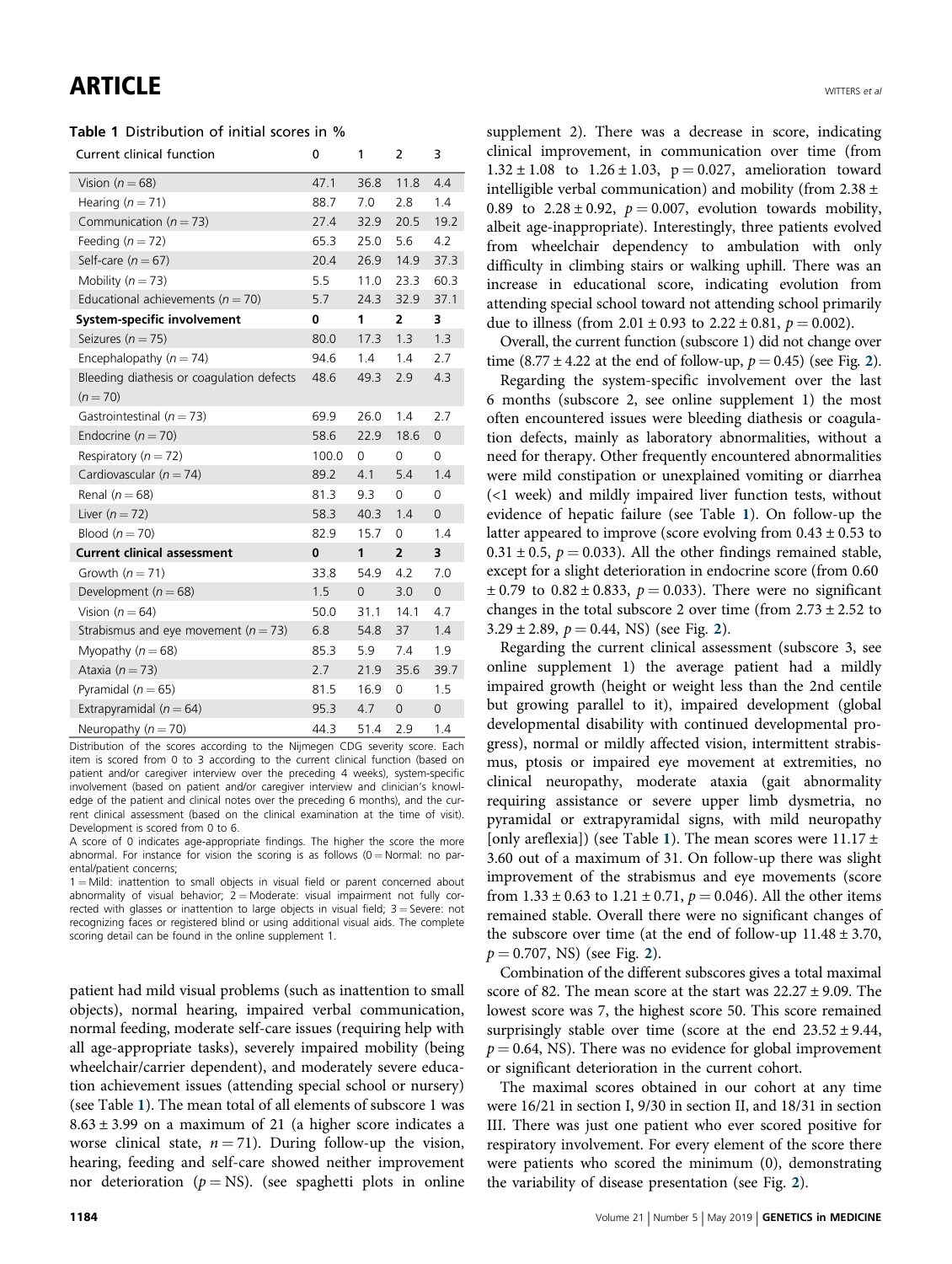<span id="page-4-0"></span>



Fig. 2 Congenital disorders of glycosylation (CDG) severity scores. Spaghetti plots of Nijmegen CDG severity score according to age showing the (a) a total score, (b) subscore 1 (current function), (c) subscore 2 (system specific involvement) and (d) subscore 3 (current clinical assessment). Every point represents one observation. Observations in the same patient are connected by lines.

The detailed age-related evolution of individual elements of the score in individual patients can be seen in online supplement 2.

#### Evolution of biochemical characteristics

The biochemical characteristics of the patients can be found in Table [2](#page-5-0).

Coagulation abnormalities were the most striking. Patients had on average, abnormal coagulation studies demonstrated by prolongation of aPTT (38.1 s [normal values: 25.1–36.5 s]), and decreased levels of factor XI (43.5% [70–130%]). Also anticoagulation was disturbed with decreased levels of antithrombin (51.5% [80–130%]) and protein C (59.7% [60–150%]). On follow-up there was a normalization of the aPTT (34.4 s) and protein C (67.1%) in most patients. Factor XI also improved significantly (55.6%) and there was a trend toward improvement of antithrombin (59.6%).

Liver tests (AST and ALT) also improved significantly over time. In infancy/childhood, transaminases were frequently elevated several-fold (AST 84.9 IU/L [<37 IU/L], ALT 98/78 IU/L (<40 IU/L]). However, on follow-up they nearly normalized (see Fig. [3](#page-6-0)). Creatine kinase was only intermittently elevated. Cholesterol (total and high-density lipoprotein [HDL]) and triglycerides were usually (low)-normal. Cholesterol significantly increased over time but remained in the normal range. Hypoglycemia was surprisingly common in some patients, mostly in prepubertal age (13 patients, 17%). However, at the group level, glycemia was not significantly low. Missing data for lactate dehydrogenase (LDH), copper, and ceruloplasmin precluded comprehensive analysis.

TSH was often elevated in childhood (13 patients, 17%). However, on follow-up this significantly improved in 4 patients (1 treated, 3 untreated by elthyroxine). T4 levels were mostly normal. Fifteen patients were on T4 supplements at some stage during follow-up. In 6 patients this was started at the age of 1, 1, 1, 13, 15, and 15 years. In only two patients, supplements were stopped at the age of 14 and 20 years old.

IGF shows an age-related increase as can be expected. Due to paucity of data we cannot comment on IGFBP3 levels and ACTH. LH and FSH showed puberty-related changes.

The spaghetti plots on the individual patients for all the above-mentioned variable can be found in online supplement 3.

#### Correlations between clinical data and biochemistry

There was a significant correlation between the CDG severity score (total score) and numerous coagulation variables such as factor XI (R = -0.581,  $p < 0.001$ ,  $n = 48$ ), antithrombin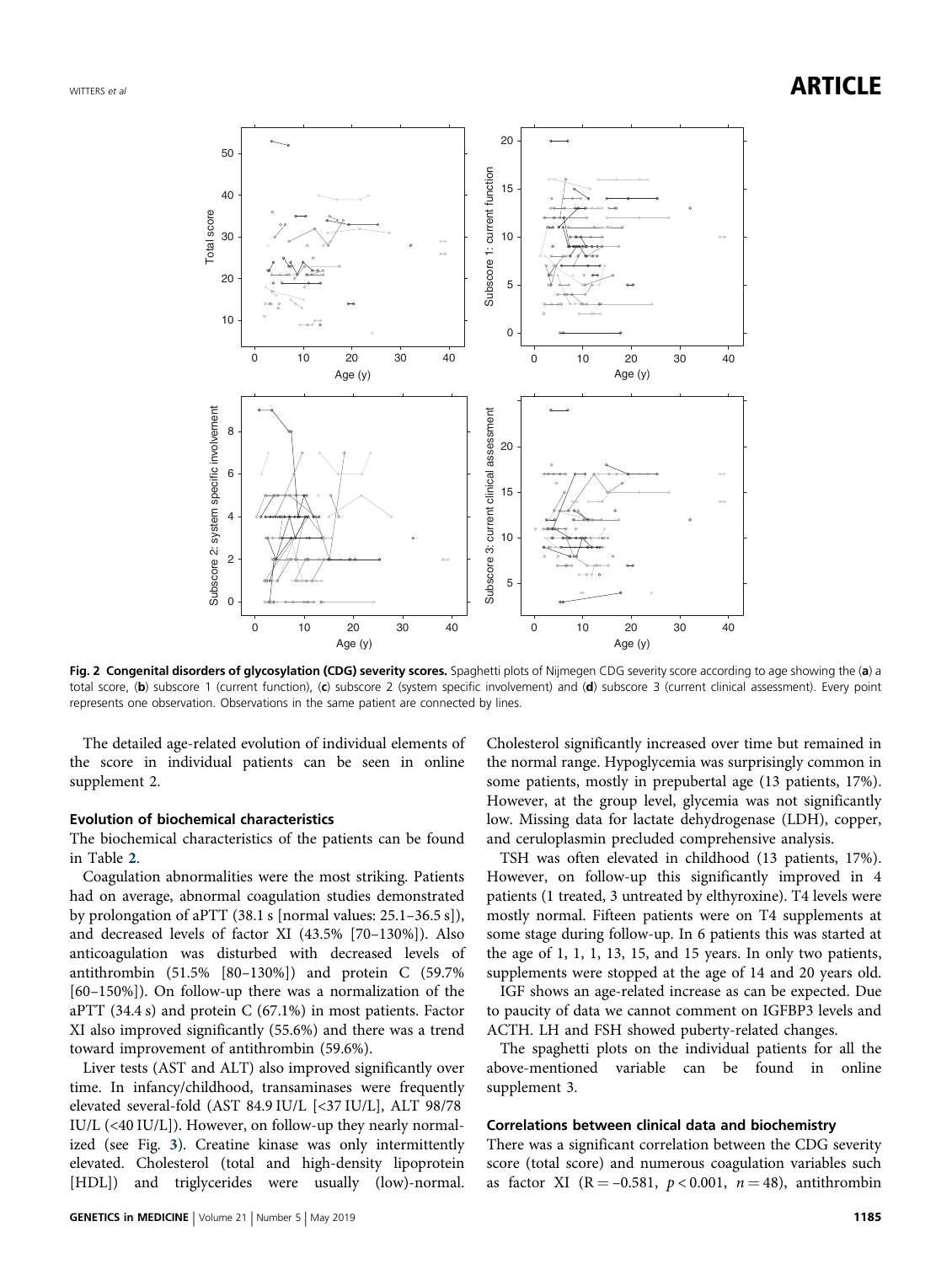<span id="page-5-0"></span>Table 2 Biochemical measurements at the initial inclusion and at the end of follow-up

| Variable (nl<br>values)                  | Inclusion<br>(mean ± stdev.<br>[n] | End of follow-up<br>(mean $\pm$ stdev. [n]) | p value           |
|------------------------------------------|------------------------------------|---------------------------------------------|-------------------|
| INR (0.8-1.2)                            | $1.07 \pm 0.90$ (37)               | $1.05 \pm 0.09$ (40)                        | 0.538             |
| aPTT<br>$(25.1 - 36.5 s)$                | $38.09 \pm 27.40$<br>(50)          | $34.39 \pm 8.31(44)$                        | $^{\circ}$ 0.013  |
| Factor IX<br>$(70 - 130\%)$              | $72.05 \pm 1.00$ (37)              | $82.84 \pm 23.11(40)$                       | 0.153             |
| Factor XI<br>$(70 - 130\%)$              | $43.45 \pm 1.00$ (39)              | $55.63 \pm 32.50(42)$                       | $^{\circ}$ 0.022  |
| Antithrombin III<br>$(80 - 130\%)$       | $51.52 \pm 1.00(46)$               | 59.47 $\pm$ 26.50 (43)                      | 0.053             |
| Protein C<br>$(60 - 150\%)$              | $59.65 \pm 1.00(45)$               | $67.07 \pm 25.26$ (45)                      | $^{\circ}$ 0.037  |
| Protein S<br>$(60 - 150\%)$              | $71.62 \pm 30.00$<br>(42)          | $71.95 \pm 19.66$ (40)                      | 0.549             |
| AST (<37 IU/L)                           | $84.78 \pm 12.00$<br>(52)          | $39.15 \pm 19.09$ (46)                      | $\degree$ <0.001  |
| ALT (<40 IU/L)                           | $98.78 \pm 5.88$ (50)              | $40.57 \pm 30.27$ (46)                      | $\degree$ < 0.001 |
| Creatinine<br>kinase (<180 IU/<br>L)     | $130.75 \pm 19.00$<br>(27)         | $122.10 \pm 60.96$ (29)                     | 0.224             |
| Triglycerides<br>$(<1.69 \mu M)$         | $0.76 \pm 0.25$ (33)               | $0.71 \pm 0.44$ (36)                        | 0.936             |
| Total<br>cholesterol<br>$(<4.92 \mu M$ ) | $3.31 \pm 1.19$ (40)               | $3.46 \pm 0.71$ (38)                        | $^{\circ}$ 0.005  |
| HDL cholesterol<br>$(>1.16 \mu M)$       | $1.43 \pm 0.64$ (11)               | $1.55 \pm 0.37$ (16)                        | 0.446             |
| Glucose<br>$(3.9 - 6.1 \,\mu M)$         | $4.56 \pm 1.00$ (40)               | $4.71 \pm 1.03$ (36)                        | 0.116             |
| TSH (0.27-4.20<br>mIU/L)                 | $2.70 \pm 0.02$ (54)               | $2.32 \pm 1.29$ (41)                        | $a_{0.003}$       |
| $T4(5.1 - 14.1$<br>µg/dL)                | $12.46 \pm 1.00$ (53)              | $12.70 \pm 3.13(41)$                        | 0.550             |
| IGF1 (age-<br>dependent, µg/<br>L)       | $166.80 \pm 7.00$<br>(24)          | $173.99 \pm 104.45$ (25)                    | 0.088             |
| ACTH (10–60<br>ng/L)                     | $24.26 \pm 10.80$ (8)              | $33.06 \pm 26.67$ (5)                       | 0.593             |
| Cortisol<br>$(2.8 - 496 \text{ mM})$     | $163.57 \pm 2.00$<br>(28)          | 174.84 ± 133.48 (21)                        | 0.148             |
| LH (2.4–95/6 IU/<br>L)                   | $12.15 \pm 0.00$ (19)              | $22.66 \pm 13.86$ (19)                      | 0.182             |
| FSH (1.2-134.8<br>IUI(L)                 | $46.04 \pm 1.10(19)$               | $81.19 \pm 42.90$ (20)                      | 0.064             |

Bold type indicates a mean outside the normal range, <sup>a</sup>statistically significant. ACTH adrenocorticotropic hormone, ALT alanine transaminase, aPTT activated partial thromboplastin time, AST aspartate transaminase, FSH follicle-stimulating hormone, HDL high-density lipoprotein, IGF insulin-like growth factor, INR international normalized ratio, LH luteinizing hormone TSH thyroid stimulating hormone.

 $(R = -0.516, p < 0.001, n = 55)$ , protein C  $(R = -0.478, p <$ 0.001,  $n = 55$ ). No other significant correlations were found.

#### **DISCUSSION**

Information on the natural history of PMM2-CDG is virtually absent from the literature. With the exception of case reports or small series, this is the first article documenting clinical follow-up in a standardized fashion by using the validated Nijmegen CDG severity score, which has low interobserver variability.<sup>[8](#page-7-0)</sup>

We showed that over a period of more than 7 years, there is indeed very little change in the clinical condition. There is no real progression or improvement of the disease as a whole. However, there are improvements in communication, mobility, liver disease, strabismus, or eye movements while other disease aspects deteriorate such as educational achievements and endocrine abnormalities. These findings balance out so that the total CDG severity score and even the three subscores (i.e., the current function, system specific involvement, and current clinical assessment) remain unchanged over time.

This stable clinical state can only be interrupted by strokelike episodes. These were described in 7% of patients. However, even after suffering a stroke-like episode, there were no significant changes in CDG severity score. In contradiction to previous publications, there were also adult patients suffering from these stroke-like episodes (oldest at 24 years in current series). Mortality in PMM2-CDG has been described in the multisystem (neurovisceral) form and occurs mainly before the age of 4 years. $3$  In our mainly older cohort, there was only one demise on follow-up, due to multiorgan failure. This indicates a favorable vital prognosis.

Regarding the biochemistry, we do see several variables improving over time. To our knowledge, there has been only one very small follow-up study on biochemical values in 25 patients[.2](#page-7-0) In our cohort, we see the most striking changes in serum transaminases and coagulation/anticoagulation abnormalities.

With regard to liver involvement, hepatomegaly is the most frequent clinical finding.<sup>[9](#page-7-0)</sup> Biochemically, this has been associated with elevated transaminases in a high proportion of patients  $(12.5-100%)$  (refs.  $2,10-13)$  $2,10-13)$  $2,10-13)$  $2,10-13)$ ) more often than in the neurological form.[2](#page-7-0) Usually, the transaminases become more elevated during viral infections. In our series, there was a several-fold elevation of transaminases that normalized mainly before the 2nd decade. This is consistent with the findings reported in a smaller cohort.<sup>2</sup> Liver ultrasound can demonstrate steatosis.<sup>[14](#page-7-0)–[16](#page-7-0)</sup> Liver biopsies have rarely been performed. They mostly show liver steatosis $17-19$  $17-19$  $17-19$  and lysosomal inclusions in the hepatocytes.<sup>[20](#page-7-0)</sup> The mechanism for the development of liver steatosis remains unknown.

Coagulation disorders and thrombosis are real concerns in PMM2-CDG. These might require specific measures in case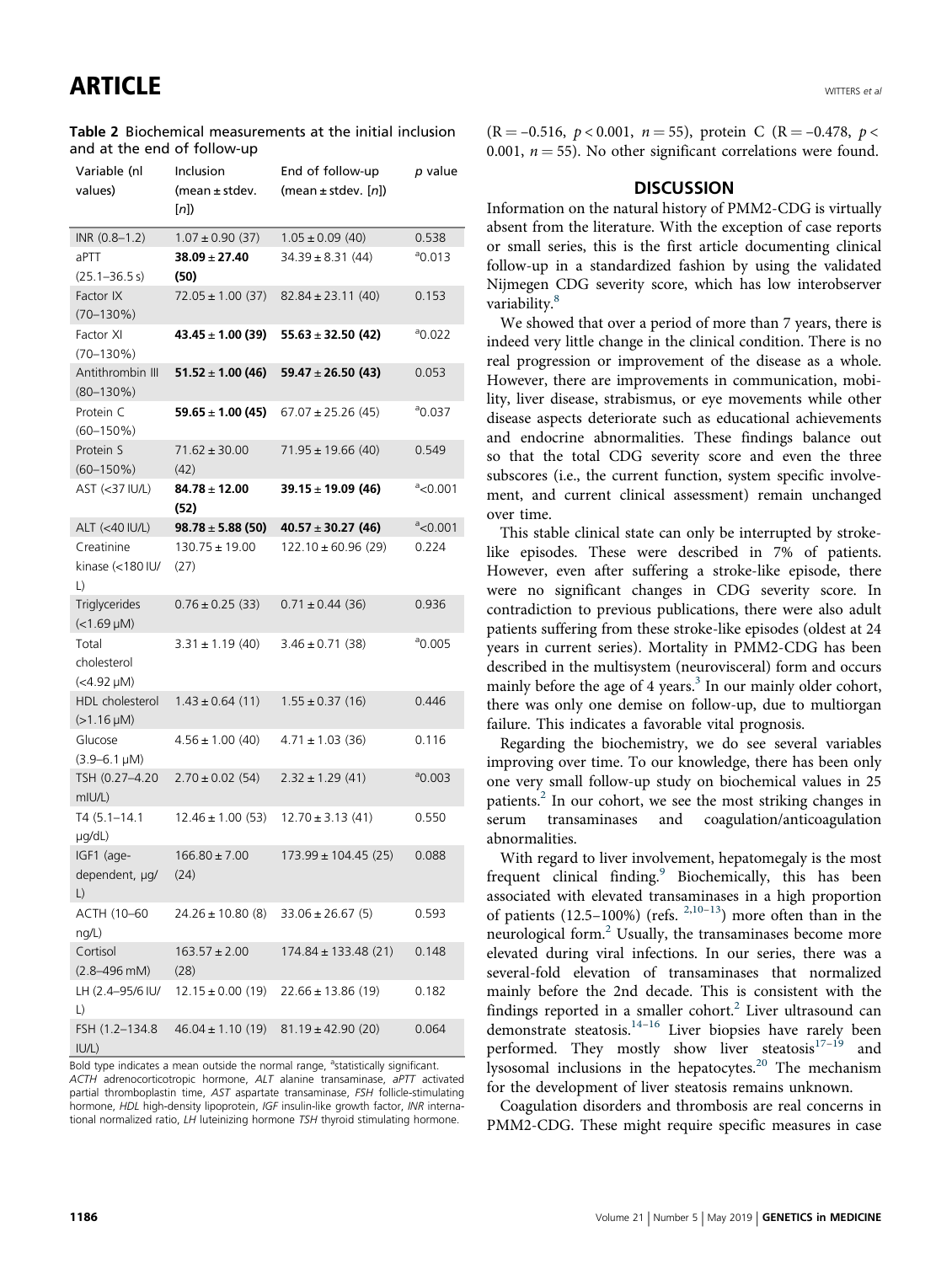<span id="page-6-0"></span>

Fig. 3 Spaghetti plots of liver tests. (a) Aspartate transaminase (AST) and (b) alanine transaminase (ALT). Every point represents one observation. Observations in the same patient are connected by lines. The gray line represents the upper limit of normal.

of surgery (plasma transfusion for coagulation disorders) or when recovering from surgery (early mobilization and adequate hydration to minimize risk for deep venous thrombosis or abnormal clotting). Coagulation abnormalities have been described in 344 PMM2-CDG patients so far. Both procoagulant and anticoagulant factors are affected. Antithrombin deficiency was the most reported (160 patients) followed closely by factor XI and protein C deficiency (128 and 123 patients respectively). Protein S and factor IX can also be decreased (40 and 17 patients respectively). We show for the first time that there is a gradual normalization of aPTT, protein C, and a clear improvement in antithrombin levels, and confirm the previously reported improvement in factor XI.<sup>[2](#page-7-0)</sup> This implies that the risk in adults could be less than expected, however, parents and caregivers should be educated on symptoms of thrombosis so they can be treated quickly and appropriately. Careful follow-up of coagulation and laboratory variables over several years is hence informative.

Failure to thrive in the first year of life is a commonly reported feature (141 individuals with PMM2-CDG). It is mostly associated with other extraneurological symp-toms.<sup>[2](#page-7-0),[10,15,16,18](#page-7-0),[19](#page-7-0)</sup> In our series, there are decreased mean  $z$ scores for weight, height, and head circumference. Surprisingly, there is no catch-up growth as is normally seen. It is unclear whether this is a primary problem, or due to insufficient caloric intake. Maybe aggressive nutritional support early in life (circumventing issues with hypotonia and oral muscle dysfunction) could make a difference.

In the clinical follow-up of PMM2-CDG patients with the neurological type, one has to remain vigilant for the appearance of other multisystemic features. We have shown that 12% (9/75) can evolve over time from a neurological form to the multisystem form or vice versa. Most like these are not clearly delineated entities. Because of this overlap, PMM2-CDG could present a clinical spectrum from asymptomatic over isolated neurological involvement to hydrops fetalis. $^{21}$  $^{21}$  $^{21}$ 

Overall our study adds two new insights in PMM2-CDG. First, clinicians making a new diagnosis of PMM2-CDG, or following up patients with PMM2-CDG, can counsel the parents that a stable clinical state can be expected in the age range we studied (1 month to 40 years). They can also be reassured that a lot of the biochemical abnormalities, more specifically the coagulation and liver tests, will ameliorate if current findings can be replicated in a prospective natural history study.

Second, for the upcoming therapy trials in PMM2-CDG, it is paramount to take into account the clinical condition of patients, because on follow-up we see a spontaneous improvement of biochemical variables. Therefore, future nutritional therapeutic trials will ideally be double blind randomized controlled trials.

#### ELECTRONIC SUPPLEMENTARY MATERIAL

The online version of this article [\(https://doi.org/10.1038/s41436-](https://doi.org/10.1038/s41436-018-0301-4) [018-0301-4\)](https://doi.org/10.1038/s41436-018-0301-4) contains supplementary material, which is available to authorized users.

#### ACKNOWLEDGEMENTS

P.W. is supported by the clinical research fund, University Hospitals Leuven, Leuven, Belgium. E.M. and D.C. are recipients of the clinical investigatorship, FWO Flanders, Belgium. T.H. is supported by the Ministry of Health of the Czech Republic: MZ AZV 16–31932A and the grant RVO-VFN 64165. This work was supported by the European Reference Network for Rare Hereditary Metabolic Disorders (MetabERN) and by a grant from ANR-15RAR3-0004-06 under the frame of ERARE-3, the ERA-Net for Research on Rare Diseases.

#### **DISCLOSURE**

The authors declare no conflicts of interest.